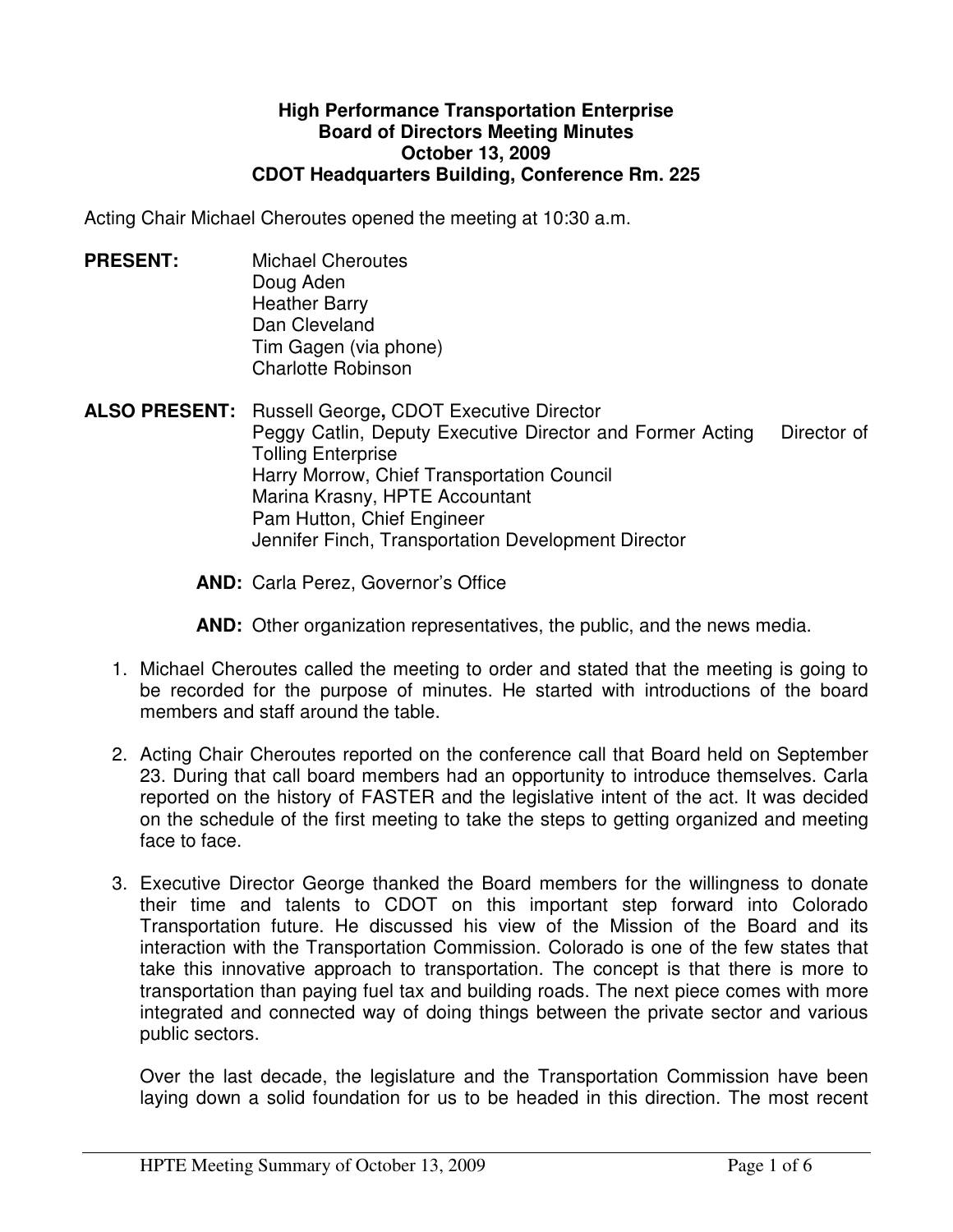example is the Colorado Tolling Enterprise and all it has set in motion. The facilities that are in the State today, mixing the public funding with the private funding, management of lanes and pricing lanes come together here. We can be as creative as the Board wants to be.

He pledged CDOT staff support, and stated that as the official employee of the CTE, Marina Krasny would continue to be the primary staff person to the HPTE Board. Additionally, Peggy Catlin would be available as a resource. He suggested Carla Perez from the governor's Policy office would be heavily involved as the HPTE was one of the Governor's key policy goals.

Acting Chair Cheroutes added that there are enormous corridor needs out there and he hopes HPTE can help the State to move along with those needs. Carla Perez reiterated that there is a great interest from the Governor to explore the Private Public Partnerships as a way of doing some of the corridors and the focus may not be exclusively on Tolling.

No comment from the public.

4. Mike Cheroutes thanked Peggy Catlin for putting together a great resource book for the Board. Prior to her report, Peggy mentioned that more information is available should any question arise from the materials provided. Deputy Executive Director Peggy Catlin reported on the activity generated by the Colorado Tolling Enterprise. She went over the current and past legislature that provided foundation for the Colorado Tolling Enterprise. Peggy reviewed the nature of the CTE, its funding sources, Transportation Commission transfers for North I-25 HOV/HOT conversion and other potential projects, and repayments terms for the transfers.

Carla Perez asked about the total amount of obligation to Transportation Commission at this time. Peggy provided her and the Board with the timing and the breakdown of the transferred amounts and current balance as well as the repayment schedule. Director Doug Aden added that in FY2008 larger prepayment was made due to the success of the I-25 HOV/HOT Lanes. Peggy emphasized that CTE General portion of the obligation amount cannot be repaid until there is another revenue producing project. The proceeds from I-25 HOV/HOT Lanes cannot be used to repay that portion of the outstanding balance due to the limitation of use of revenue agreement with FHWA.

Under the new legislature, toll projects are no longer restricted to new capacity and toll projects must be approved by all local communities involved. The bill also emphasizes and encourages Public Private Partnerships. Director Dan Cleveland asked if it means that every single big or small community involved in the project has to agree to it and one little community can turn it down. Peggy stated that it is meant to be a consensus based process. Acting Chair Cheroutes clarified that it depends on whether it is a new or existing capacity.

Peggy reported that in late 2004, there was initial traffic and revenue feasibility study conducted for CTE. The primary focus at that time was more financial feasibility as oppose to operation or congestion management focus. The assumption at that time was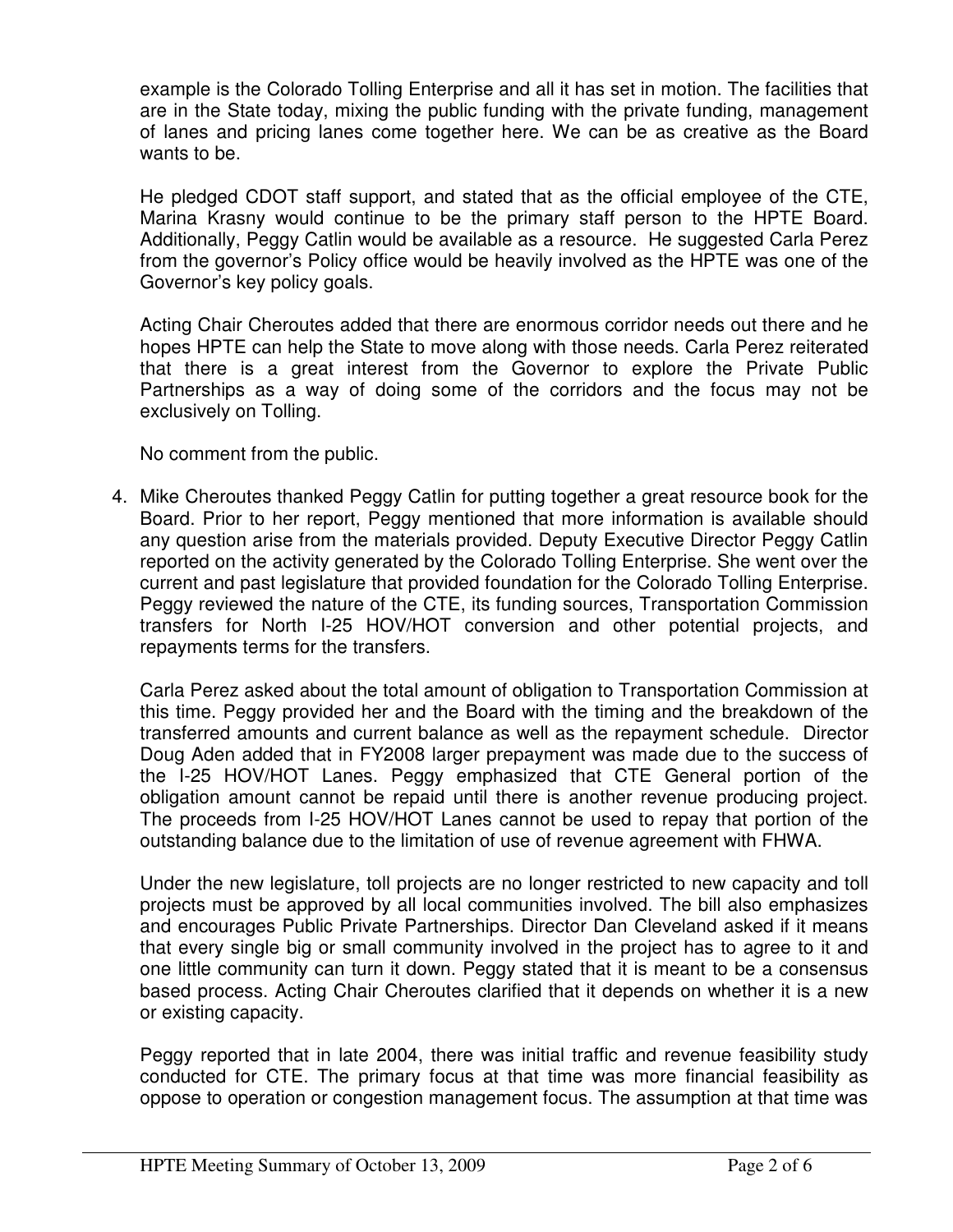that 100% of ongoing operations and maintenance obligations would be met by collected tolls and 80% of the capital costs. As a result of this study the following corridors were listed financially feasible to toll: US36, I-25 north of the existing HOT lanes, I-270, I-70 east of I-25, I-225, C-470, North West corridor, Eisenhower tunnel, Johnson's tunnel, Twin tunnels and Powers/ Banning Lewis Parkway in Colorado Springs.

Planning Partners had a concern that this was a proposal to toll all the above facilities rather than just a review of the feasibility. As a result, Ad Hoc Committee on Tolling was convened with the planning partners, the transportation planning regions impacted by the corridors and MPOs. Committee developed means by which any of these toll projects can be amended into the Long Range Plans. Also as a result DRCOG adopted their 1148 process. US 36 managed lanes proposal was the first project tested and amended into the plan using this process.

There was a renewed focus on different benefits to pricing (congestion pricing, toll pricing) that wasn't just financially focused. As circumstances change, no longer financial feasibility can be justified for paying for entire capital construction as well as long term operations and maintenance. It could pay for part of it and mainly for long term operation and maintenance.

Deputy Executive Director Catlin gave historic overview of the North I-25 HOV/HOT conversion project and why CTE was the logical entity to implement and operate that facility. Peggy explained that since the original construction was partly paid by Federal Transit Administration Fund, the agreement had to be reached with FWHA and FTA for the operational use of the facility as well as the use of revenues generated by the facility. Any excess revenue was supposed to go back towards transit use. However, there was an agreement reached with RTD that excess revenues would stay in CTE for the long term maintenance, reconstruction of the lanes, emergency repairs, etc. Those revenues cannot be used other that salaries and expenses that directly benefit the operations of the lanes. The agreement remains in place today.

Acting Chair Cheroutes asked if the Enterprise has a repayment obligation to the Federal Government for original construction money. Peggy answered that we don't have such obligation and our only obligation remains strictly to Transportation Commission. Acting Chair Cheroutes asked how much revenues we are collecting on an annual basis. Deputy Executive Director Catlin stated that we budgeted conservatively around \$2.2 M but we might see somewhere around \$2.4 M this year. It covers snowplowing and sweeping done by a private contractor for roughly \$400,000. RTD use to provide and pay that service. We repay Region 6 for its other maintenance activities which include signing, striping, guard rail repair, deck repair, joint replacement, etc. Region 6 provides Capital plan for the Board's consideration every year.

Deputy Executive Director Catlin pointed out that the Enterprise is required to report its annual budget and expenditures to RTD for their review. The staff prepares Monthly Progress report to provide the Board with the updated performance measures and financial information.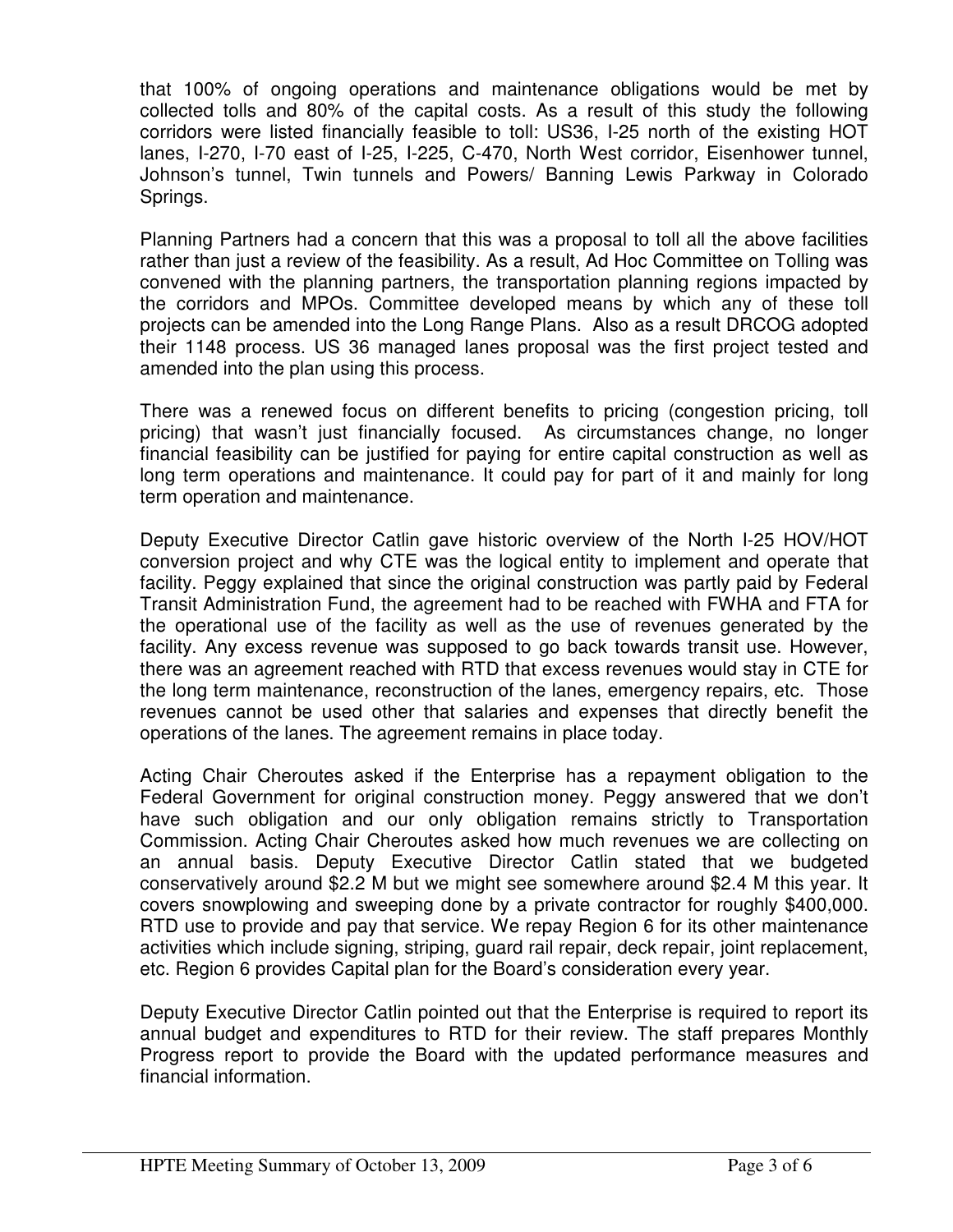Director Barry asked for an update on hybrid vehicles' use of the lanes. Deputy Executive Director Catlin reported that the state law permitted free use of any HOV lanes for hybrid vehicles and this law is subject to the federal law that says only certain hybrid vehicles could have access. Based on the list established by the Federal Government, CDOT issues permits allowing free access for hybrid vehicles in the lanes subject to further federal legislation. At this time the original federal bill had expired and we are on the month to month basis for continuing these policies. CDOT had notified the owners that it might change as depending on the new federal legislation.

Deputy Executive Director Catlin stated that we have 1800 permitted vehicles for HOV lanes in the State. Director Aden noted that the limit of 2000 vehicles was set at the time the law passed. It doesn't seem that we up to that number yet. The Board's concern at that time was that if there were too many additional vehicles in the lanes it would interfere with our agreement with RTD for on time performance of the busses. That hasn't happened either, so we are still meeting the RTD' on time percentage for the busses. Director Cleveland pointed out that new types of hybrid vehicles are coming out every month making it difficult to keep up. Deputy Executive Director Catlin responded that EPA publishes a list that CDOT follows.

Deputy Executive Director Catlin reported on some of the other Enterprise activities including US 36 preferred alternative agreed upon by mayors and commissioners that includes managed lanes. PPP alternative was looked at for this project but the anticipated revenues from collecting tolls are not high enough to attract traditional type of tolling PPP. However, the Board could still pursue other opportunities.

Plan amendment was completed for the Colorado Springs Toll road through the City Council. This amendment was initiated by the private sector developer and they would like to do the PPP on the Colorado Springs Toll road. However, this plan is on hold for now due to their financials situation. She went over the timeline for pursuing Public Private Partnership.

Deputy Executive Director Catlin pointed out that Toll agreement with Federal Government needs to be in place for any new toll facility. It is not a complicated process but it will require some time to obtain.

Next, she briefed the Board on the challenges CTE faced over time. Among those challenges are the perception that CDOT is too focused on tolling, issues with regional equity, the perception that induced congestion is required in order for tolling to work on competing facilities and there will be an impact to local roads, concern over who is on the hook if the bonds cannot be repaid, and 1041 ordinances passed by local governments.

Acting Chair Cheroutes asked for more details with regards to 1041 ordinances. Harry Morrow provided an overview of the law and the current situation regarding this process. He mentioned the litigations with Douglas County and the City of Idaho Springs that CDOT was involved in and lost. CDOT took it to the Court of Appeals and the Court of Appeals stated that the law says local governments have the right to impose ordinances that would require the state to comply in order to build the projects.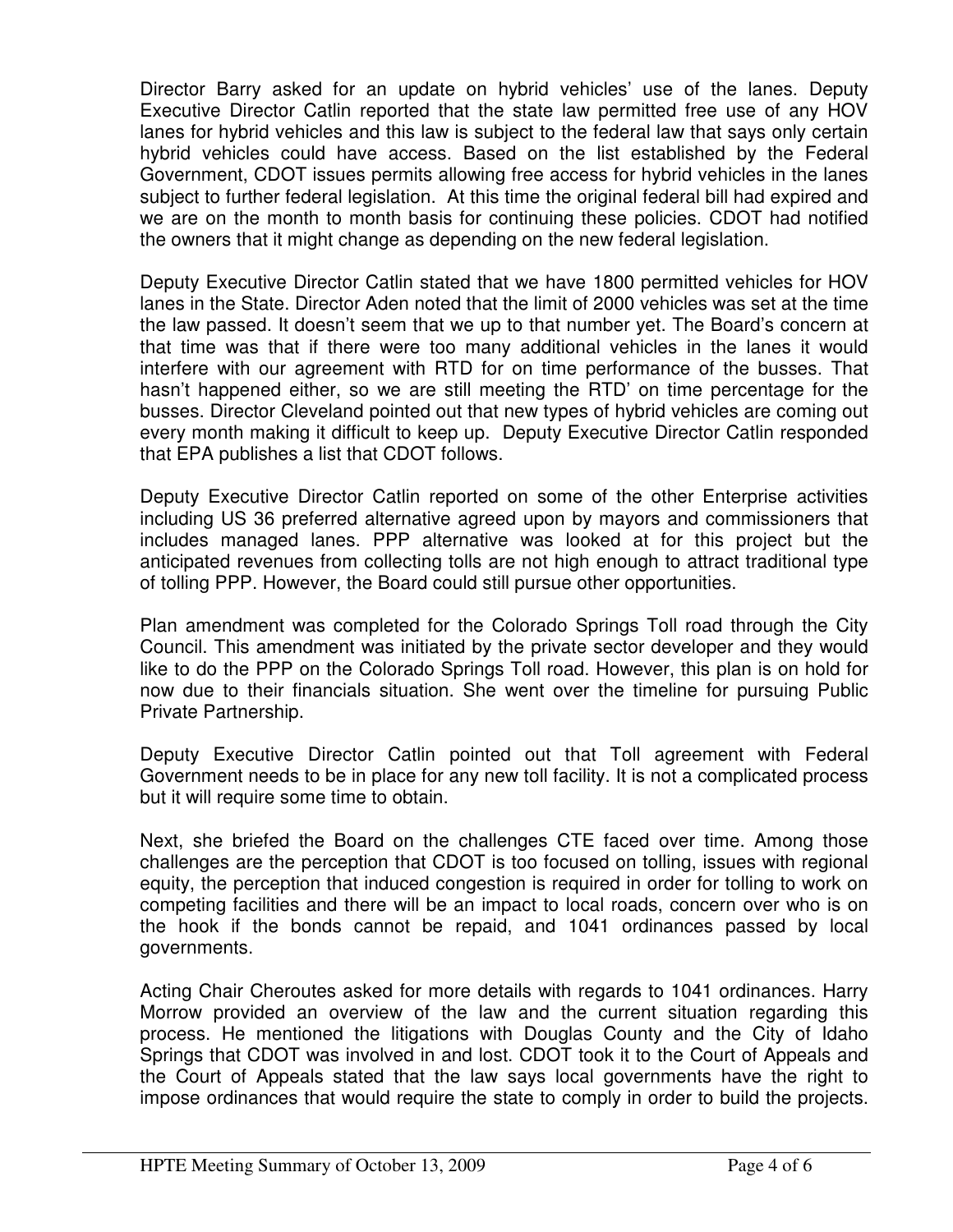So CDOT lost. Acting Chair Cheroutes stated that since HPTE would need consent from all local governments anyway, it would eliminate 1041 as an issue. Harry Morrow said that it definitely seems that way.

Deputy Executive Director Catlin went over the remaining documents in the binder she provided for the Board including 2004 Executive Summary of the Traffic and Revenue feasibility study, report and recommendations of the Ad Hoc Committee on Tolling, list of current contracts and agreements HPTE assumes, annual Internal Audit reviews required by RTD, HPTE Draft Budget prepared in March, previous Articles of Incorporation and Bylaws, and two expired Transportation Commission resolutions that had put a temporary moratorium on the receipt of unsolicited proposals for toll projects.

Harry Morrow stated his opinion that most of these contracts become the obligations and rights of HPTE by operation of law. All assets and obligations of CTE transfer to HPTE. We could do a novation agreement if necessary. As we renew the contracts we would make amendments at that time.

Director Cleveland asked to look at the contracts. Director Barry asked for the expiration on the Financial Advisors contract. Marina Krasny reported that the contract was signed in 2008 with the five year term. Acting Chair Cheroutes expressed his opinion that this contract provides the opportunity to use their services but doesn't' bound HPTE from working with other vendors. Harry Morrow stated that he would have to review the contract before he agrees with that statement. Acting Chair Cheroutes stated that the Board needs to look at all contracts to decide which ones to modify or keep. Deputy Executive Director Catlin said all contracts will be provided the Board for review.

Deputy Executive Director Catlin continued that In 2006, there was a public opinion survey conducted regarding pricing and tolling. The results are available if the Board is interested. Acting Chair Cheroutes requested a copy of the survey. He stated that there was a study conducted by Denver Chamber of Commerce on tolling that produced some very interesting results. Director Barry requested a copy of that study for review. Deputy Executive Director Catlin stated she will explore the opportunity of posting the documents on former CTE web site.

Director Charlotte Robinson asked if there is no moratorium now. Deputy Executive Director Catlin stated that there was no resolution passed to lift it, but the expiration date of the resolution establishing the moratorium was 2004. Director Robinson stated she had received numerous calls asking is there is a moratorium on PPP. Deputy Executive Director Catlin clarified that there was never a moratorium on PPPs, it was on unsolicited proposals. Director Robinson mentioned there is a perception that it was on PPPs in general. This concluded Deputy Executive Director Catlin's report.

5. Acting Chair Cheroutes addressed some of the board organizational issues. He requested a copy of materials provided to the Board to be nailed to Director Tim Gage and Director Stan Matsunaka.

Next, Acting Chair Cheroutes stated he will work with Harry Morrow to prepare the articles of Incorporation and Bylaws to be presented to the board for adoption next